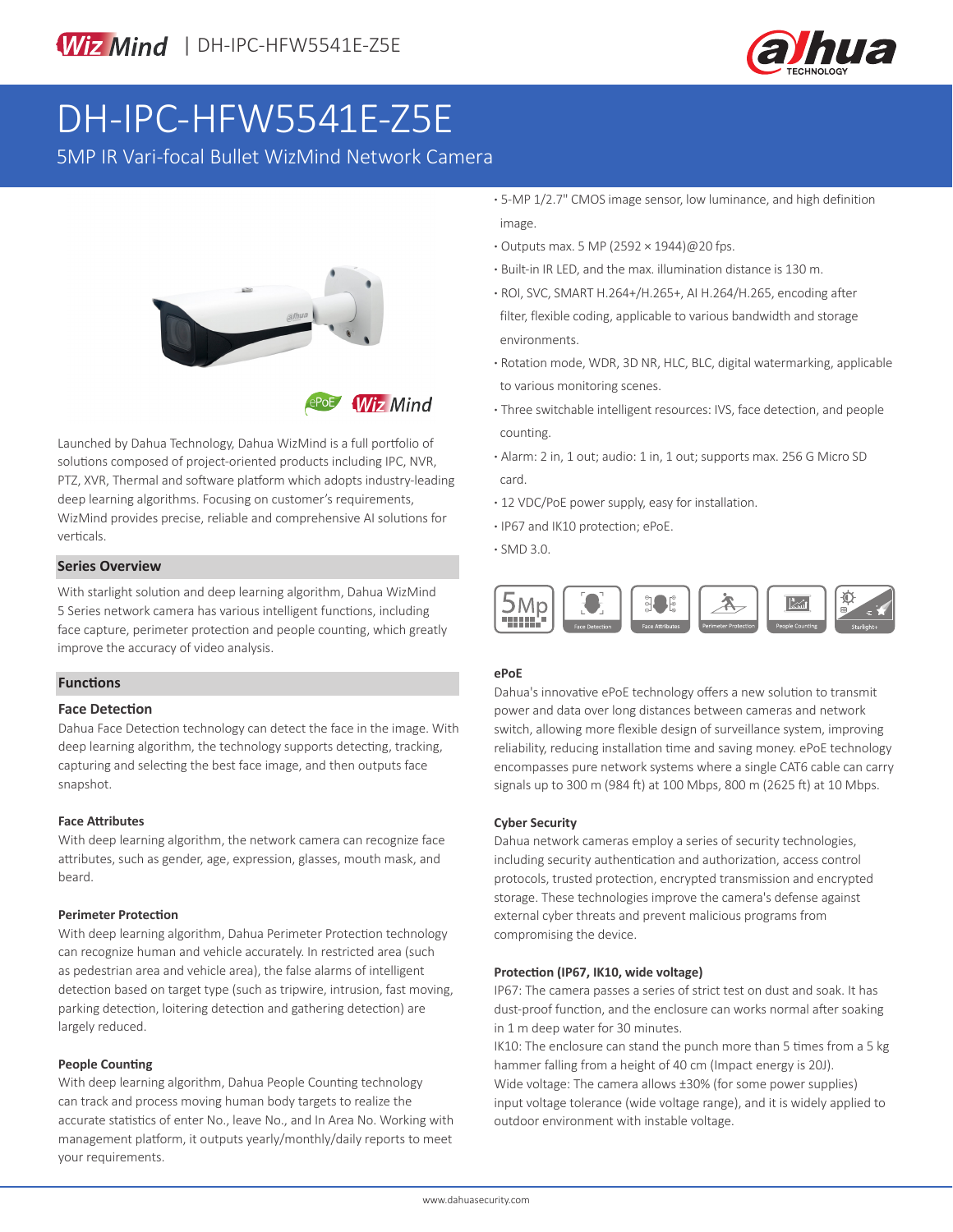# Wiz Mind | DH-IPC-HFW5541E-Z5E

### **Technical Specification**

| 1/2.7" CMOS                                                 |                                                                                           |                      |                     |
|-------------------------------------------------------------|-------------------------------------------------------------------------------------------|----------------------|---------------------|
|                                                             | 2592 (H) × 1944 (V)                                                                       |                      |                     |
| <b>128 MB</b>                                               |                                                                                           |                      |                     |
| 1GB                                                         |                                                                                           |                      |                     |
| Progressive                                                 |                                                                                           |                      |                     |
|                                                             | Auto/Manual 1/3 s-1/100,000 s                                                             |                      |                     |
|                                                             | 0.003 lux@F1.8 (Color, 30 IRE)<br>0.0003 lux@F1.8 (B/W, 30 IRE)<br>0 lux (Illuminator on) |                      |                     |
| $>56$ dB                                                    |                                                                                           |                      |                     |
| 130 m (426.51 ft) (IR)                                      |                                                                                           |                      |                     |
| Auto                                                        |                                                                                           |                      |                     |
| 4 (IR LED)                                                  |                                                                                           |                      |                     |
| Pan: 0°-360°<br>Tilt: 0°-90°<br>Rotation: 0°-360°           |                                                                                           |                      |                     |
|                                                             |                                                                                           |                      |                     |
| Motorized vari-focal                                        |                                                                                           |                      |                     |
| Module                                                      |                                                                                           |                      |                     |
| 7 mm-35 mm                                                  |                                                                                           |                      |                     |
| F1.3                                                        |                                                                                           |                      |                     |
| Horizontal: 31°-9°<br>Vertical: 23°-7°<br>Diagonal: 39°-11° |                                                                                           |                      |                     |
| Hall                                                        |                                                                                           |                      |                     |
| W-T: 0.4 m-2 m (1.31 ft-6.56 ft)                            |                                                                                           |                      |                     |
| Detect                                                      | Observe                                                                                   | Recognize            | Identify            |
| 190 m<br>(623.36 ft)                                        | 76 m<br>(249.34 ft)                                                                       | 38 m<br>(124.67 ft)  | 19 m<br>(62.34 ft)  |
| 620 m<br>$(2,034.12$ ft)                                    | 248 m<br>(813.65 ft)                                                                      | 124 m<br>(406.82 ft) | 62 m<br>(203.41 ft) |
|                                                             |                                                                                           |                      |                     |

#### Smart Event

| <b>IVS</b>                 | Abandoned object; missing object                                                                                                                                                                                                                                                                                                                                                                                                                                                                                           |  |  |  |
|----------------------------|----------------------------------------------------------------------------------------------------------------------------------------------------------------------------------------------------------------------------------------------------------------------------------------------------------------------------------------------------------------------------------------------------------------------------------------------------------------------------------------------------------------------------|--|--|--|
| Heat Map                   | Yes                                                                                                                                                                                                                                                                                                                                                                                                                                                                                                                        |  |  |  |
| Professional, intelligent  |                                                                                                                                                                                                                                                                                                                                                                                                                                                                                                                            |  |  |  |
| IVS (Perimeter Protection) | Intrusion, tripwire, fast moving (the three functions<br>support the classification and accurate detection<br>of vehicle and human); loitering detection, people<br>gathering, and parking detection                                                                                                                                                                                                                                                                                                                       |  |  |  |
| <b>SMD 3.0</b>             | Less false alarm, longer detection distance                                                                                                                                                                                                                                                                                                                                                                                                                                                                                |  |  |  |
| <b>Face Detection</b>      | Face detection; track; snapshot; snapshot optimization;<br>optimal face snapshot upload; face enhancement; face<br>exposure; face attributes extraction including 6 attributes<br>(gender, age, glasses, expressions, mask, and beard) and<br>8 expressions (angry, sad, disgusted, scared, surprised,<br>calm, happy, confused); face snapshot set as face or<br>one-inch photo; snapshot strategies (real-time snapshot,<br>quality priority and optimization snapshot); face angle<br>filter; optimization time setting |  |  |  |

| People Counting                | Tripwire people counting and people counting in area;<br>generating and exporting report (day/month/year);<br>queue management; 4 rules can be set for tripwire,<br>people counting in area and queue management                                                                                                                                                                                                                                                                                     |  |
|--------------------------------|------------------------------------------------------------------------------------------------------------------------------------------------------------------------------------------------------------------------------------------------------------------------------------------------------------------------------------------------------------------------------------------------------------------------------------------------------------------------------------------------------|--|
| Smart Search                   | Work together with Smart NVR to perform refine<br>intelligent search, event extraction and merging to event<br>videos                                                                                                                                                                                                                                                                                                                                                                                |  |
| Video                          |                                                                                                                                                                                                                                                                                                                                                                                                                                                                                                      |  |
| Video Compression              | H.265; H.264; H.264H; H.264B; MJPEG (Only supported<br>by the sub stream)                                                                                                                                                                                                                                                                                                                                                                                                                            |  |
| <b>Smart Codec</b>             | Smart H.265+; Smart H.264+                                                                                                                                                                                                                                                                                                                                                                                                                                                                           |  |
| AI Coding                      | AI H.265; AI H.264                                                                                                                                                                                                                                                                                                                                                                                                                                                                                   |  |
| Video Frame Rate               | Main stream: 2592 $\times$ 1944@ (1 fps-20 fps); 2688 $\times$<br>1520@(1 fps-25/30 fps)<br>Sub stream: D1@(1 fps-50/60 fps)<br>Third stream: 1080p@(1 fps-50/60 fps)<br>*The values above are the max. frame rates of each<br>stream; for multiple streams, the values will be subjected<br>to the total encoding capacity.                                                                                                                                                                         |  |
| <b>Stream Capability</b>       | 3 streams                                                                                                                                                                                                                                                                                                                                                                                                                                                                                            |  |
| Resolution                     | 2592 × 1944; 2688 × 1520; 2304 × 1296; 1080p (1920 ×<br>1080); 1.3M (1280 × 960); 720p (1280 × 720); D1 (704<br>× 576/704 × 480); VGA (640 × 480); CIF (352 × 288/352<br>$\times$ 240)                                                                                                                                                                                                                                                                                                               |  |
| <b>Bit Rate Control</b>        | CBR/VBR                                                                                                                                                                                                                                                                                                                                                                                                                                                                                              |  |
| Video Bit Rate                 | H.264: 32 kbps-8192 kbps<br>H.265: 32 kbps-8192 kbps                                                                                                                                                                                                                                                                                                                                                                                                                                                 |  |
| Day/Night                      | Auto(ICR)/Color/B/W                                                                                                                                                                                                                                                                                                                                                                                                                                                                                  |  |
| BLC                            | Yes                                                                                                                                                                                                                                                                                                                                                                                                                                                                                                  |  |
| HLC                            | Yes                                                                                                                                                                                                                                                                                                                                                                                                                                                                                                  |  |
| WDR                            | 120 dB                                                                                                                                                                                                                                                                                                                                                                                                                                                                                               |  |
| Scene Self-adaptation<br>(SSA) | Yes                                                                                                                                                                                                                                                                                                                                                                                                                                                                                                  |  |
| <b>White Balance</b>           | Auto; natural; street lamp; outdoor; manual; regional<br>custom                                                                                                                                                                                                                                                                                                                                                                                                                                      |  |
| Gain Control                   | Auto; manual                                                                                                                                                                                                                                                                                                                                                                                                                                                                                         |  |
| <b>Noise Reduction</b>         | 3D NR                                                                                                                                                                                                                                                                                                                                                                                                                                                                                                |  |
| <b>Motion Detection</b>        | OFF/ON (4 areas, rectangular)                                                                                                                                                                                                                                                                                                                                                                                                                                                                        |  |
| Region of Interest (RoI)       | Yes (4 areas)                                                                                                                                                                                                                                                                                                                                                                                                                                                                                        |  |
| Image Stabilization            | Electronic Image Stabilization (EIS)                                                                                                                                                                                                                                                                                                                                                                                                                                                                 |  |
| <b>Smart Illumination</b>      | Yes                                                                                                                                                                                                                                                                                                                                                                                                                                                                                                  |  |
| Defog                          | Yes                                                                                                                                                                                                                                                                                                                                                                                                                                                                                                  |  |
| <b>Image Rotation</b>          | 0°/90°/180°/270°                                                                                                                                                                                                                                                                                                                                                                                                                                                                                     |  |
| Mirror                         | Yes                                                                                                                                                                                                                                                                                                                                                                                                                                                                                                  |  |
| <b>Privacy Masking</b>         | 8 areas                                                                                                                                                                                                                                                                                                                                                                                                                                                                                              |  |
| Audio                          |                                                                                                                                                                                                                                                                                                                                                                                                                                                                                                      |  |
| <b>Audio Compression</b>       | PCM; G.711a; G.711Mu; G.726; G.723                                                                                                                                                                                                                                                                                                                                                                                                                                                                   |  |
| Alarm                          |                                                                                                                                                                                                                                                                                                                                                                                                                                                                                                      |  |
| Alarm Event                    | No SD card; SD card full; SD card error; network<br>disconnection; IP conflict; illegal access; motion<br>detection; video tampering; defocus detection; tripwire;<br>intrusion; fast moving; abandoned object; missing<br>object; loitering detection; people gathering; parking<br>detection; scene changing; input error; voltage detection;<br>face detection; people counting in area; stay detection;<br>people counting; people number error detection; queue<br>management; intensity change |  |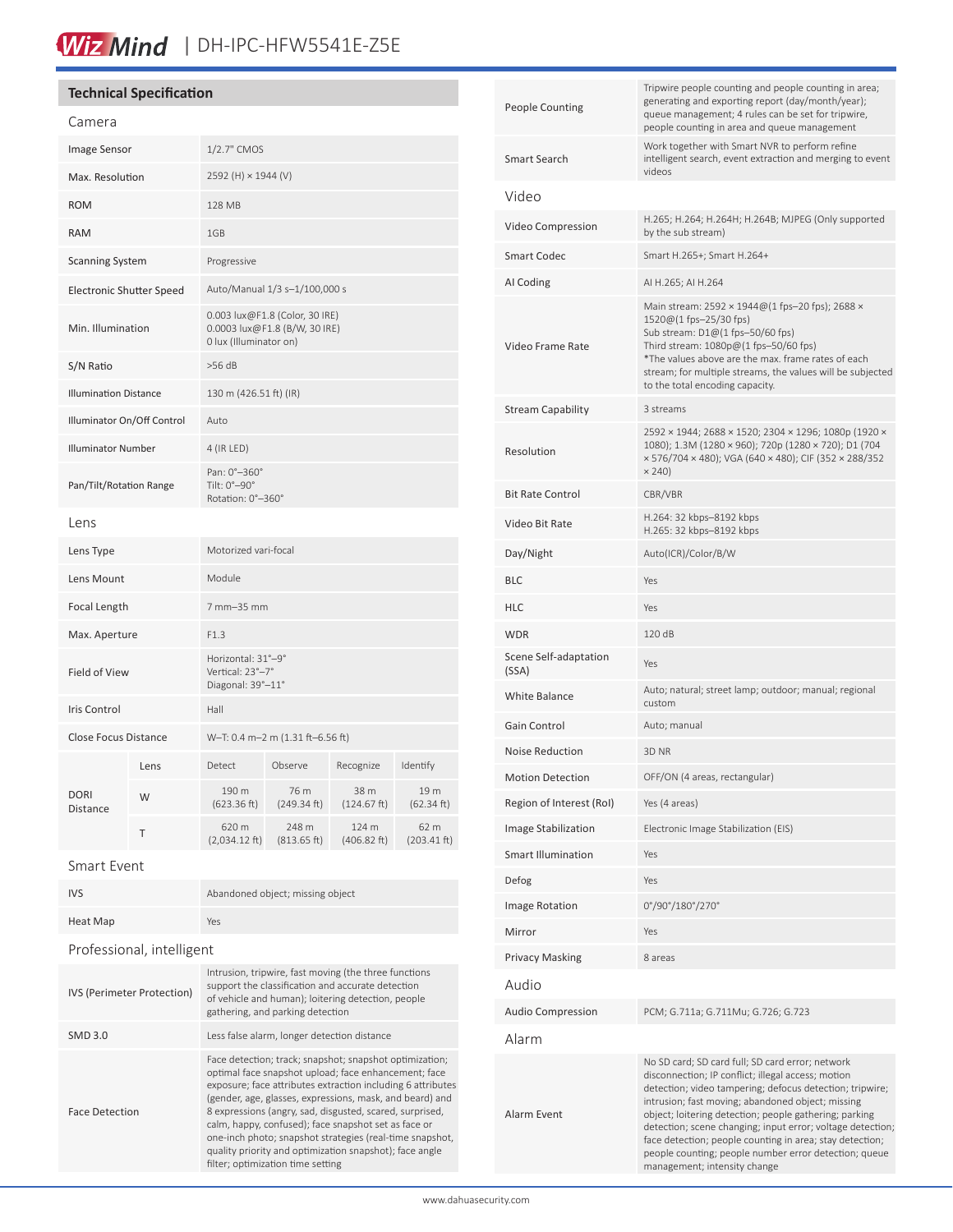# Wiz Mind | DH-IPC-HFW5541E-Z5E

#### Network

| Network Port                 | RJ-45 (10/100 Enhancement Base-T)                                                                                                                                                                                                                                     |
|------------------------------|-----------------------------------------------------------------------------------------------------------------------------------------------------------------------------------------------------------------------------------------------------------------------|
| SDK and API                  | Yes                                                                                                                                                                                                                                                                   |
| <b>Cyber Security</b>        | Video encryption; firmware encryption; configuration<br>encryption; Digest; WSSE; account lockout; security logs;<br>IP/MAC filtering; generation and importing of X.509<br>certification; syslog; HTTPS; 802.1x; trusted boot; trusted<br>execution; trusted upgrade |
| <b>Network Protocol</b>      | IPv4; IPv6; HTTP; TCP; UDP; ARP; RTP; RTSP; RTCP; RTMP;<br>SMTP; FTP; SFTP; DHCP; DNS; DDNS; QoS; UPnP; NTP;<br>Multicast; ICMP; IGMP; NFS; SAMBA; PPPoE; SNMP;<br>Bonjour                                                                                            |
| Interoperability             | ONVIF (Profile S/Profile G/Profile T); CGI; P2P; Milestone                                                                                                                                                                                                            |
| User/Host                    | 20 (Total bandwidth: 88 M)                                                                                                                                                                                                                                            |
| Storage                      | FTP; SFTP; Micro SD card (support max. 256 GB); NAS                                                                                                                                                                                                                   |
| <b>Browser</b>               | IE: IE8 and later<br>Chrome<br>Firefox                                                                                                                                                                                                                                |
| Management Software          | Smart PSS, DSS, DMSS                                                                                                                                                                                                                                                  |
| Mobile Client                | iOS; Android                                                                                                                                                                                                                                                          |
| Certification                |                                                                                                                                                                                                                                                                       |
| Certifications               | CE-LVD: EN 62368-1<br>CE-EMC: Electromagnetic Compatibility Directive<br>2014/30/EU<br>FCC: 47 CFR FCC Part 15, Subpart B<br>UL/CUL: UL60950-1 CAN/CSA C22.2 No.60950-1-07                                                                                            |
| Port                         |                                                                                                                                                                                                                                                                       |
| Audio Input                  | 1 channel (RCA port)                                                                                                                                                                                                                                                  |
| <b>Audio Output</b>          | 1 channel (RCA port)                                                                                                                                                                                                                                                  |
| Alarm Input                  | 2 channels in: 5 mA 3-5 VDC                                                                                                                                                                                                                                           |
| Alarm Output                 | 1 channel out: 300 mA 12 VDC                                                                                                                                                                                                                                          |
| Power                        |                                                                                                                                                                                                                                                                       |
| Power Supply                 | 12 VDC (±30%); PoE (802.3af); ePoE                                                                                                                                                                                                                                    |
| Power Consumption            | Basic: 3 W (12 VDC); 3.7 W (PoE)<br>Max. (max. stream + IR LED + focus): 9.9 W (12 VDC);<br>10.9 W (PoE)                                                                                                                                                              |
| Environment                  |                                                                                                                                                                                                                                                                       |
| <b>Operating Temperature</b> | $-30$ °C to +60 °C (-22 °F to +140 °F)                                                                                                                                                                                                                                |
| <b>Operating Humidity</b>    | ≤95%                                                                                                                                                                                                                                                                  |
| Storage Temperature          | $-40$ °C to +60 °C (-40 °F to +140 °F)                                                                                                                                                                                                                                |
| Protection                   | IP67; IK10                                                                                                                                                                                                                                                            |
| Structure                    |                                                                                                                                                                                                                                                                       |
| Casing                       | Metal + plastic                                                                                                                                                                                                                                                       |
| <b>Product Dimensions</b>    | 273.2 mm × 95 mm × 95 mm (10.76" × 3.74" × 3.74") (L<br>$\times$ W $\times$ H)                                                                                                                                                                                        |
| Net Weight                   | 1110 g (2.45 lb)                                                                                                                                                                                                                                                      |
| <b>Gross Weight</b>          | 1510 g (3.33 lb)                                                                                                                                                                                                                                                      |

| <b>Ordering Information</b> |                      |                                                          |  |  |
|-----------------------------|----------------------|----------------------------------------------------------|--|--|
| Type                        | Model                | Description                                              |  |  |
| <b>5MP Camera</b>           | DH-IPC-HEW5541FP-75F | 5MP IR Vari-focal Bullet WizMind<br>Network Camera, PAL  |  |  |
|                             | DH-IPC-HFW5541FN-75F | 5MP IR Vari-focal Bullet WizMind<br>Network Camera, NTSC |  |  |
| Accessories<br>(optional)   | <b>PFA152-F</b>      | Pole Mount Bracket                                       |  |  |
|                             | <b>PFA121</b>        | Junction Box                                             |  |  |
|                             | <b>PFM321D</b>       | 12 VDC 1A Power Adapter                                  |  |  |
|                             | LR1002-1ET/1EC       | Single-port Long Reach Ethernet<br>over Coax Extender    |  |  |
|                             | <b>PFM900-E</b>      | Integrated Mount Tester                                  |  |  |

### **Accessories**

Optional:



Pole Mount Bracket



PFM321D 12 VDC 1A Power Adapter



LR1002-1ET/1EC Single-port Long Reach Ethernet over

Coax Extender



Junction Box

PFM900-E Integrated Mount Tester